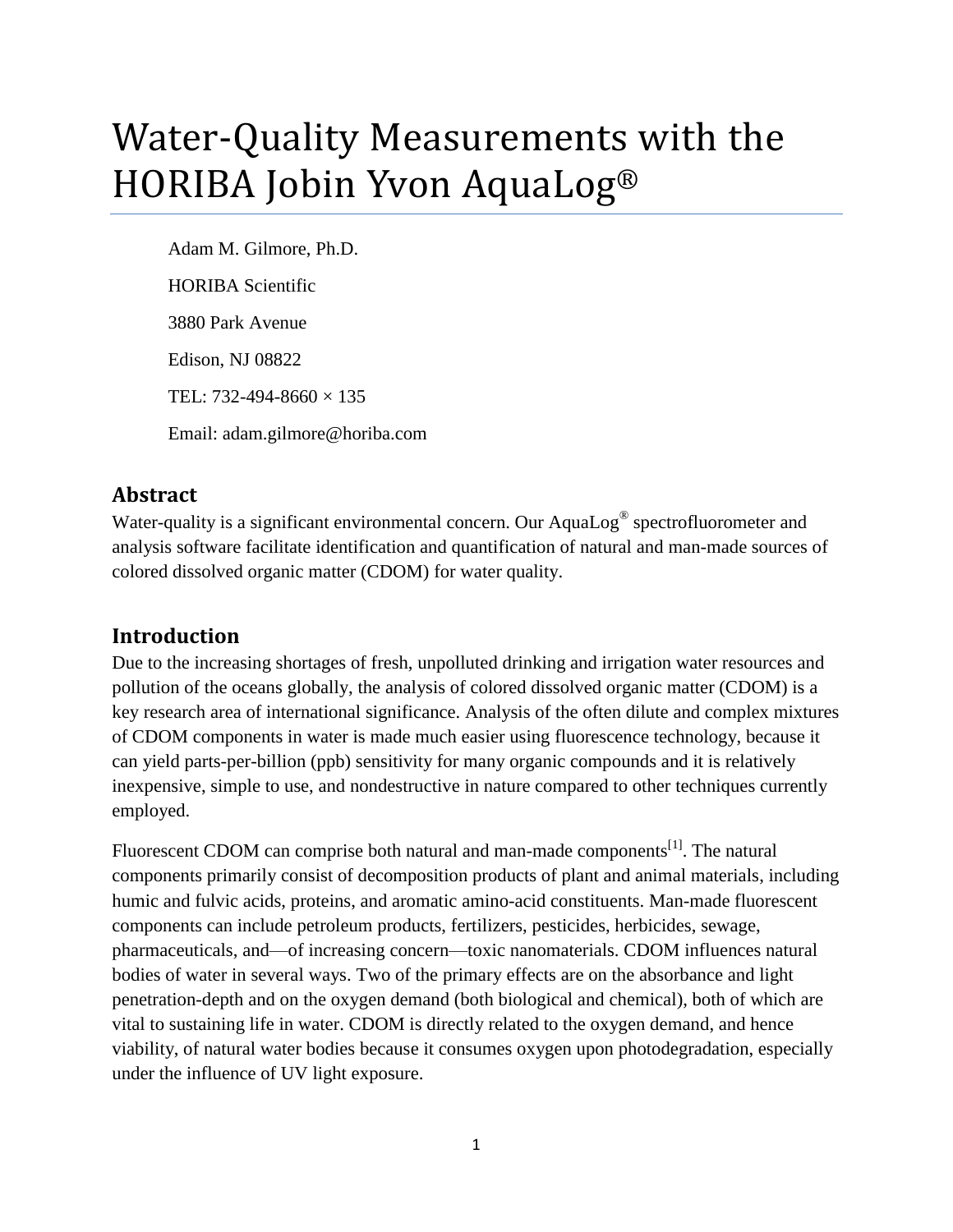The most common CDOM fluorescence-measurement technique is known as the excitationemission map or  $EEM^{[1],[2]}$ . An EEM is acquired by scanning the excitation (absorbance) spectrum of the sample while simultaneously acquiring the fluorescence emission spectrum at each excitation wavelength coordinate. The EEM is important for CDOM analysis because, in contrast to a typical two-dimensional absorbance scan of a water sample, the EEM exhibits a third dimension to provide both the absorbance and emission spectra of all fluorescent components. Thus an EEM strongly increases selectivity and potentially facilitates not only qualitative but quantitative analysis of all the samples' components.

One challenge in using fluorescence to analyze these samples is that, in most CDOM samples, the fluorescence spectral components can exhibit significant overlapping features. Current methodologies to separate, identify and quantify the components have focused on conventional non-linear least-squares spectral deconvolution as well as a variety of multivariate techniques<sup>[1]-</sup> <sup>[6]</sup>. The latter multivariate methods include, among others, Partial Least Squares (PLS), Principal Component Analysis (PCA), and the recently popularized Parallel Factor Analysis or PARAFAC method, which we focus on in this review.

The key issues surrounding analysis of the EEMs with PARAFAC are the importance of reproducible and accurate spectral and instrumental correction of the data<sup>[1],[2],[6],[7],[9]</sup>. A major required spectral-correction method discussed below involves the coordinated evaluation of the absorbance spectrum of the sample in order to correct for the optical processes known as "innerfilter effects" (IFEs)<sup>[10]–[13]</sup>. IFEs manifest in concentrated CDOM samples as both absorbance of the excitation beam (primary inner filter effect), and also sample fluoresence signals (secondary inner-filter effect), where the absorbance spectra and emission spectral regions of components overlap. IFE correction is significant in light of its role in referencing spectral libraries.

In most CDOM analyses, component identification is based on a public or privately-generated spectral library. Obviously, both intra- and interlaboratory comparisons must rely on traceable and reproducible spectral-correction procedures for the identifications to be validated<sup>[8]</sup>. This is of great concern given the diversity of instruments and conditions under which EEMs are reported in the literature for CDOM. Hence the final section of this article outlines our view of the future of fluorescent CDOM measurement for both research and analytical applications with regard to several prominent international efforts to standardize the EEM methodology.

## **A Focus on HORIBA's Fluorescence Instrumentation for Water Quality: The AquaLog®**

When laboratory budgets and portability considerations are important, the bench-top AquaLog<sup>®</sup> is suitable for many CDOM laboratories because it exhibits the world's highest water-sensitivity rating for a benchtop fluorometer; it employs a thermoelectrically-cooled charge-coupled device (CCD) array detector for ultimate speed and sensitivity, is portable (can be operated directly on a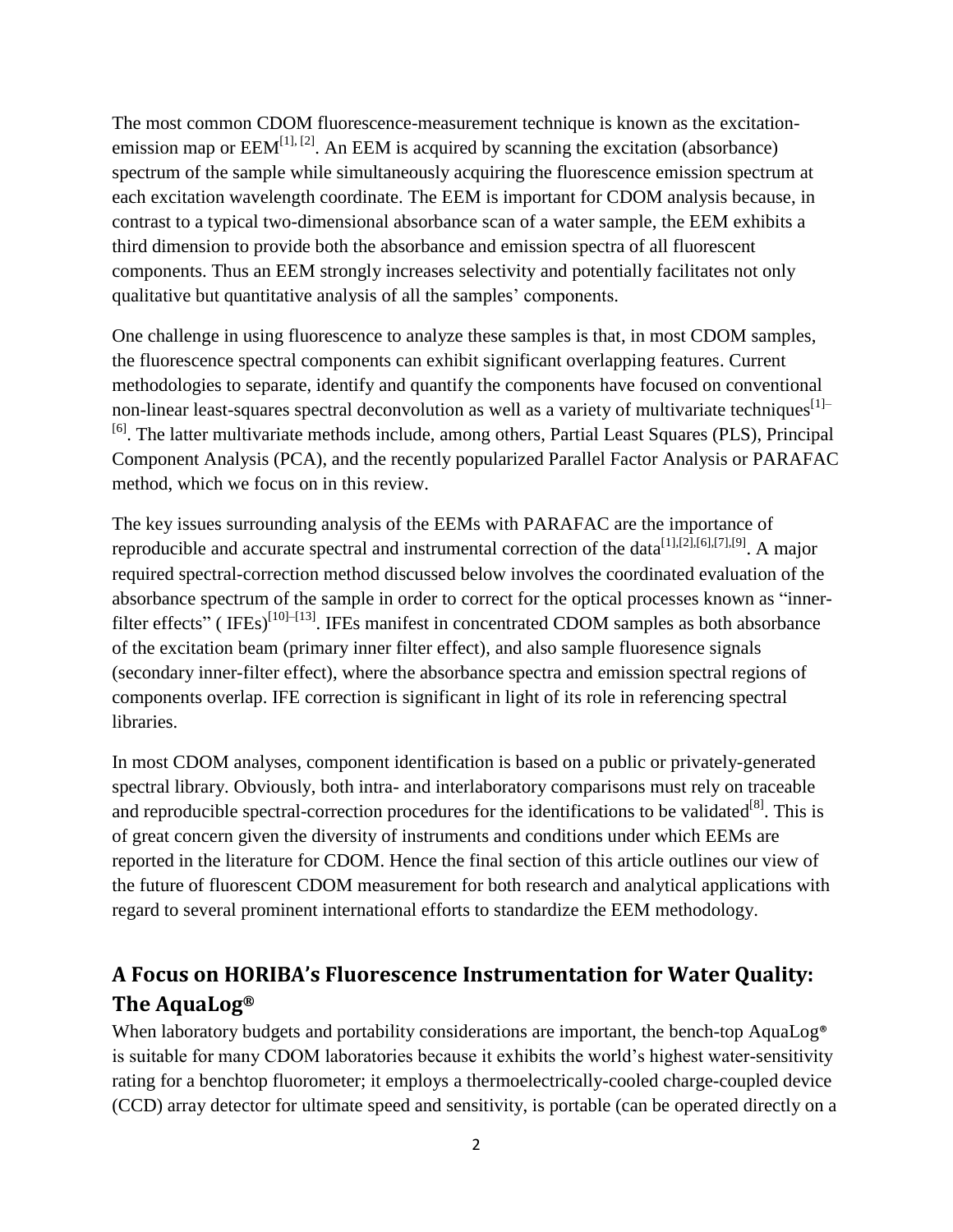ship), is fully corrected for the excitation source and instrument response, and also is equipped with the transmission detector needed for IFE correction.



*Fig. 1. The optical layout for a bench-top AquaLog® configured for rapidly measuring excitation-emission maps of colored dissolved organic matter. Numerical labels designate major components of the unit, described in the paragraph below.*

The AquaLog® (Fig. 1) is optimally configured for CDOM analysis using a xenon-arc light source to excite many UV-absorbing CDOM components of interest (1). The configuration shown also makes measurements of turbid and solid samples easier by virtue of an aberrationcorrected double-grating excitation monochromator to remove stray light (2). Central to the AquaLog® is the sample compartment that is optically configured for simultaneous absorbance and fluorescence (90 degrees) data acquisition (3). The AquaLog<sup>®</sup> is equipped with a reference detector (4a) to monitor and ratiometrically correct both the excitation source's spectrum for the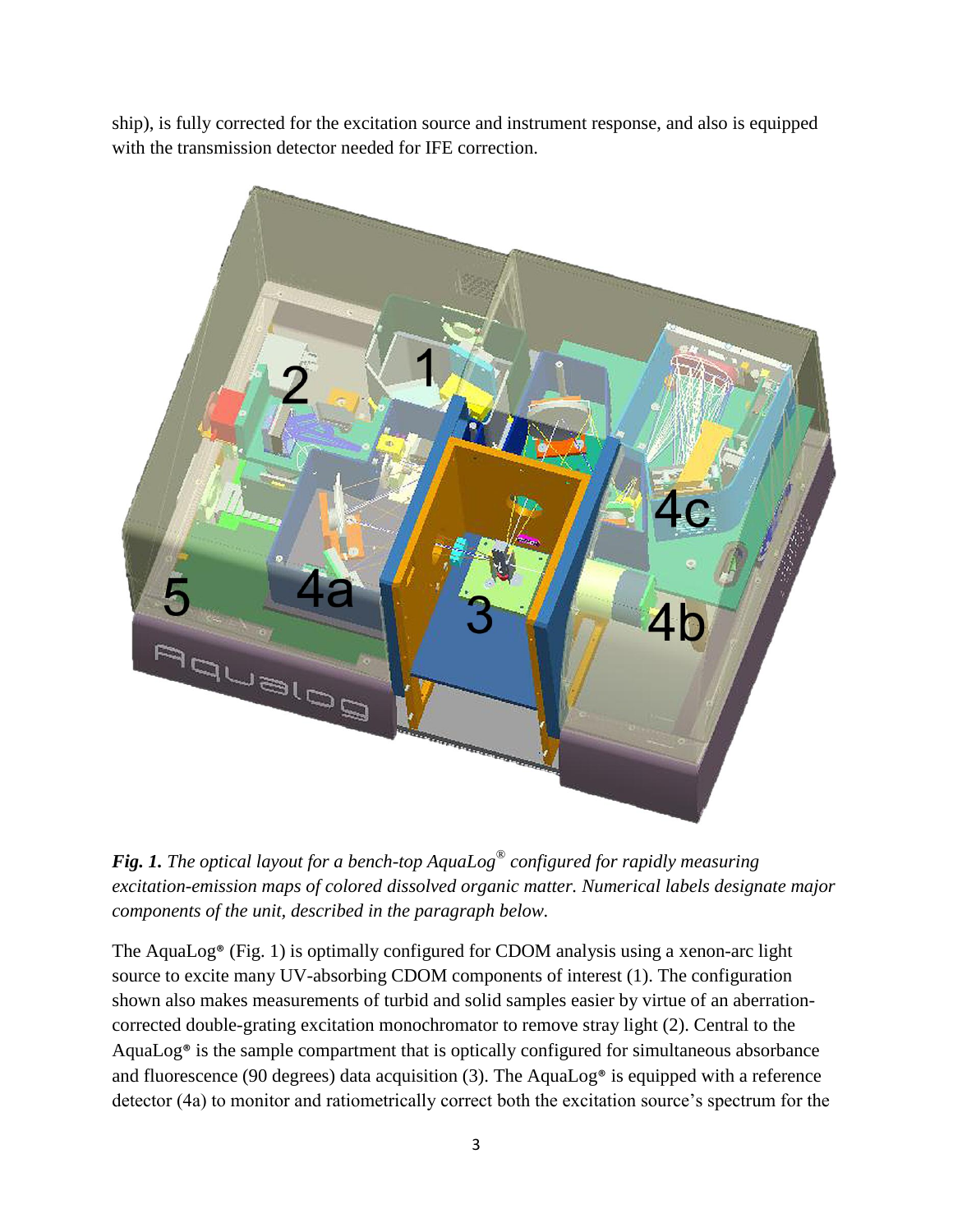emission detector and the absorbance detector's signals. A transmission detector (4b) is attached to the AquaLog®'s sample compartment to record the sample's transmission/absorbance spectrum under the same spectral-bandpass and -resolution conditions as the fluorescence EEM data, which is required for accurate IFE corrections. Most important for the CDOM application, however, is that the AquaLog<sup>®</sup> is configured with an aberration-corrected 140 mm focal-length spectrograph with a thermoelectrically-cooled CCD detector (4c), which enables EEM collection at rates faster than one per minute. The CCD provides an unrivaled multichannel signal-to-noise advantage compared to scanning monochromator single-channel-detector-based systems. Speed is important because many CDOM studies involve hundreds of EEM samples. The system's control electronics are contained in the base (5).

#### **An Overview of the Method of Excitation-Emission Mapping with Absorbance (IFE) Analysis of CDOM**

A typical EEM (Fig. 2A) for a CDOM sample involves scanning the excitation wavelength from 240–500 nm and acquiring the emission spectra from 250–600 nm. Spectral-bandpass and -resolution conditions are now generally accepted to be 5 nm by the research community<sup>[8]</sup>. Because the excitation axis is scanned and the excitation source exhibits wavelength-dependent intensity features, the emission detector signal must be divided by the respective excitationsource intensity monitored using the reference (R) detector at each excitation coordinate. Additionally both the R detector and emission (S) detector signals require correction for the instrument's spectral responsivity, which conventionally includes subtracting the dark-current signal from each detector in addition to multiplying the R and S signals by their respective excitation (Xcorrect) and emission (Mcorrect) spectral correction factors. Hence, the final EEM signal is recorded in our AquaLog<sup>®</sup> software using the general formula  $S_c/R_c$  where  $S_c = (S$ dark) × Mcorrect and  $R_c = (R - \text{dark}) \times X$ correct. In conjunction to the EEM fluorescence signal, the sample's absorbance spectral data (Figure 2B) can be collected in parallel by measuring the transmission (*A*) detector signal formula  $I = A_c/R_c$ , where  $A_c = (A - \text{dark})$  and  $R_c = (R - \text{dark}) \times$ Xcorrect. To measure the absorbance spectrum of the sample, one must also measure the  $I_0 =$  $(A_c/R_c)$  of a blank or reference sample to calculate Abs =  $log (I_o/I)$  as a function of wavelength. The conventional reference or blank sample is usually highly purified water ( $\geq 18.2$  M $\Omega$ ,  $\lt 2$  ppb total organic carbon). Note that the blank sample can serve several additional purposes as described below relative to correcting and processing the EEM data for qualitative and quantitative spectral analysis.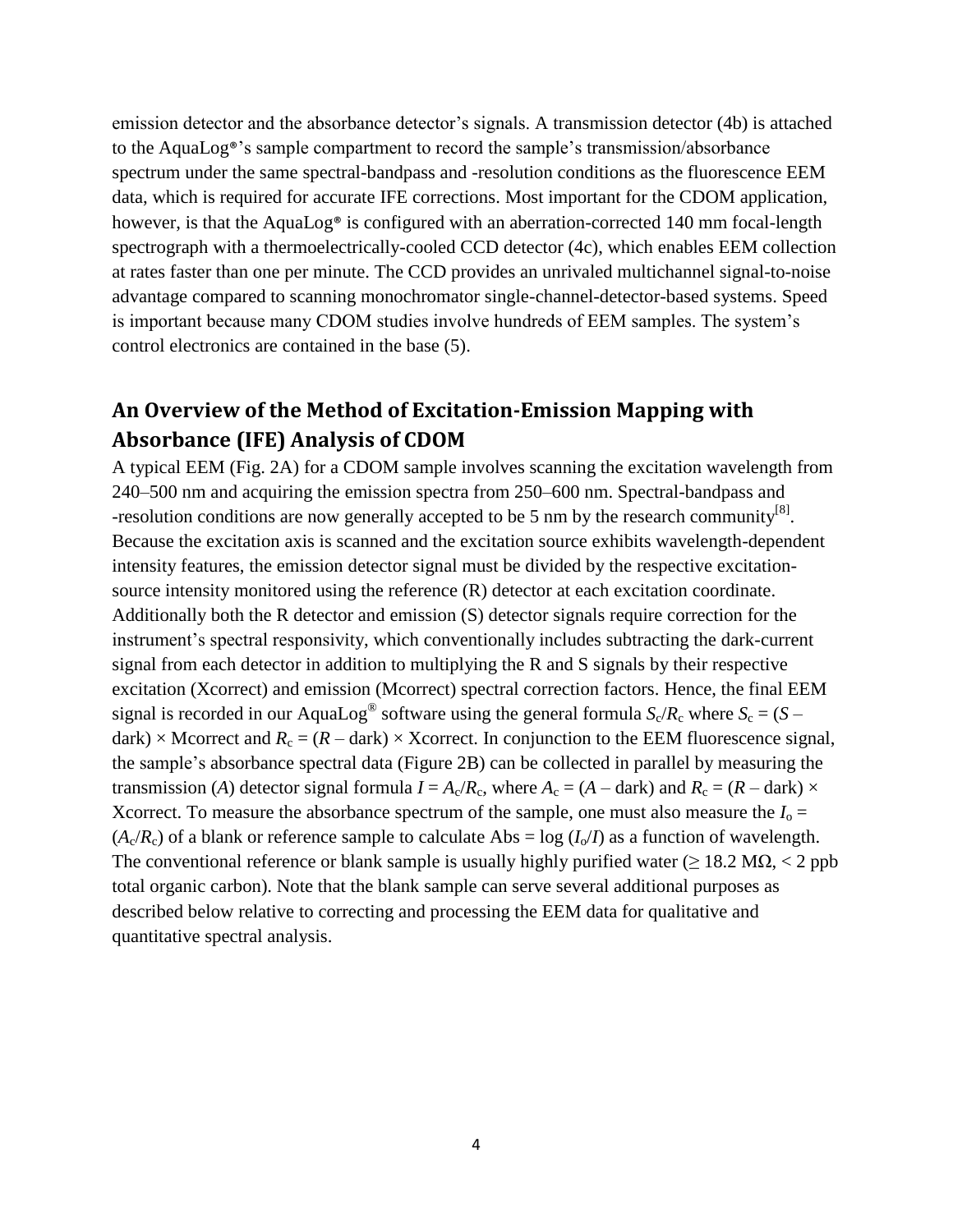

*Fig. 2. An EEM of the Pony Lake Fulvic Acid standard sample from the International Humic Substance Society (A). This map, and all maps shown below, were collected using 5 nm optical bandpass at 0.1 second integration time per emission spectrum. Panel B shows the absorbance spectrum of the sample shown in (A) measured under the same bandpass and integration time conditions.*

#### **EEM Data Processing: Instrumental, Spectral, and IFE Correction with AquaLog® Software**

Figure 3A shows for a blank sample of ultra-pure water that the current practice for EEMs involves measuring the excitation and emission scan ranges, which includes their overlap regions. These overlap regions manifest in intense signals from the monochromated excitation source in the emission detector's response; these lines are caused by both the first- (and second-) order Rayleigh-scattering features consistent with the well-known grating equation. Figure 3A also shows another spectral feature, associated with the ultra-pure water sample, known as the water Raman scattering line. The Raman scattering line is related to the Rayleigh scattering line by a constant energy shift of 3382  $cm^{-1}$ . Most CDOM component libraries contain spectra for which the artifactual Rayleigh and water-Raman spectral features have been removed, and hence EEM data must be processed to remove these features systematically. Figure 3B shows the raw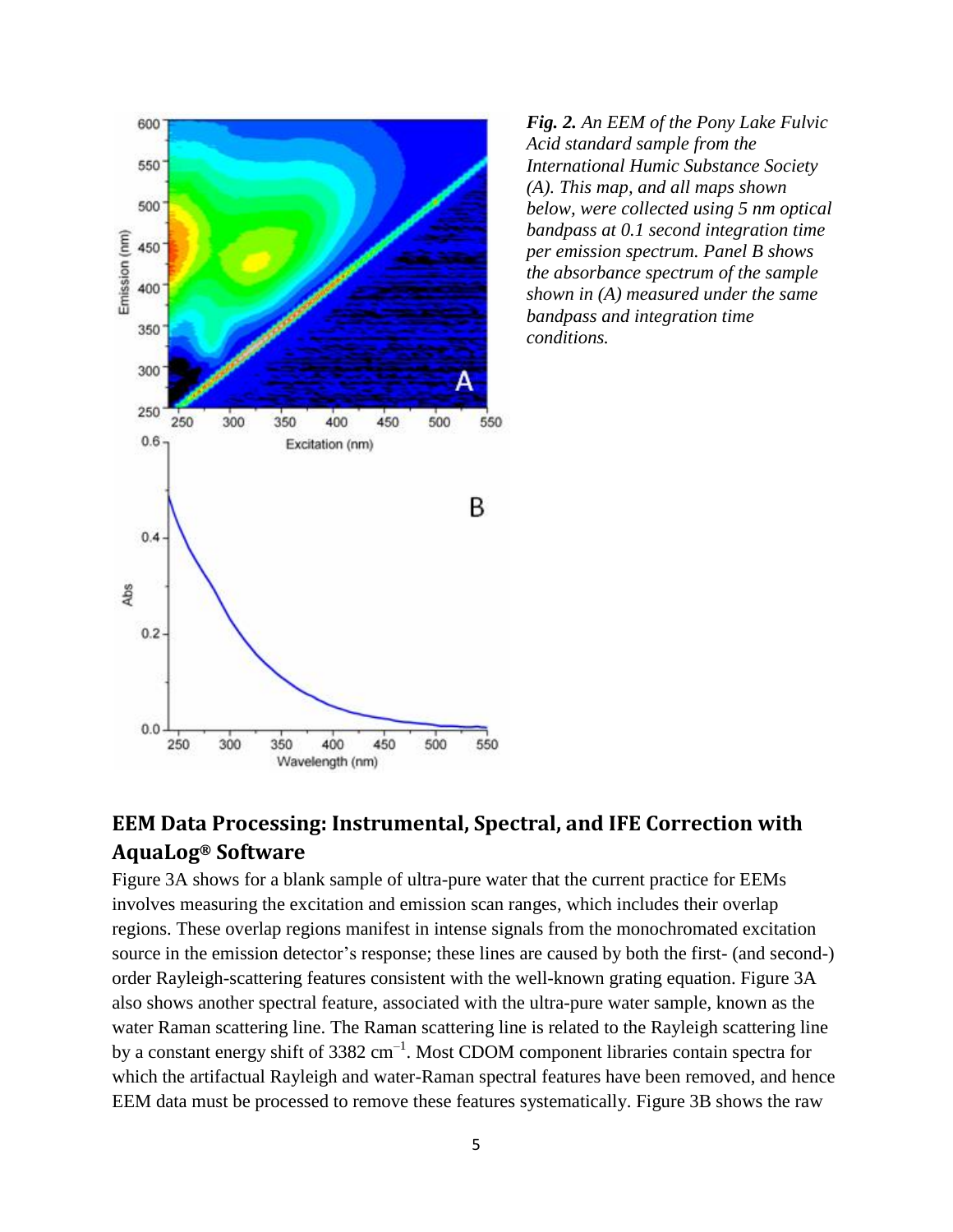EEM for a CDOM sample, namely an aliquot of a standard sample known as the Pony Lake Fulvic Acid (PLFA) sample sourced from the International Humic Substance Society (IHSS). Here the main contours of the CDOM components are observed, along with the Rayleigh and Raman line scattering features. The AquaLog® software package can remove both artifacts. Figure 3C shows the result of subtracting the blank EEM data in Fig. 3A from the CDOM sample data in Fig. 3B, which effectively removes the Raman scatter line. Figure 3D shows the results of applying the Rayleigh-masking algorithm, which nullifies the signal intensities for both the first- and second-order Rayleigh lines. As mentioned above, the water Raman signal of ultrapure water is often used to normalize the signal intensities of the CDOM sample EEMs; similarly many researchers choose to normalize the CDOM EEMs based on a unit of fluorescence from quinine sulfate (QSU)  $^{[1],[6],[12]}$ . Importantly, the AquaLog<sup>®</sup> EEM-processing software performs both the water Raman and QSU normalization.



*Fig. 3. The fundamental instrument-correction operations for processing an EEM, including blank subtraction and Rayleighline nullification. The EEM of an ultra-pure water sample serving as the blank or reference sample showing the characteristic first- and second-order Rayleigh scattering lines (white) and water Raman scattering line in yellow (A). An uncorrected EEM of the Pony Lake Fulvic Acid standard sample (B). Panel C shows the result of subtracting the EEM data from the blank sample (A) from the sample in (B). Panel D shows the results of the algorithm that nullifies the first- and second-order Rayleigh lines from the map shown in (C).*

In addition to the fundamental water Raman and Rayleigh correction procedures, it is common practice to correct the EEM data for IFE using the parallel absorbance measurements from the sample and blank as described above for Figure 2. The IFE algorithms used in AquaLog<sup>®</sup> require measuring the absorbance spectrum of the sample covering the overlapping range of both the excitation and emission spectra to correct for both the primary and secondary IFE. The most common IFE algorithm used for conventional  $1 \times 1$  cm path-length cuvettes employs the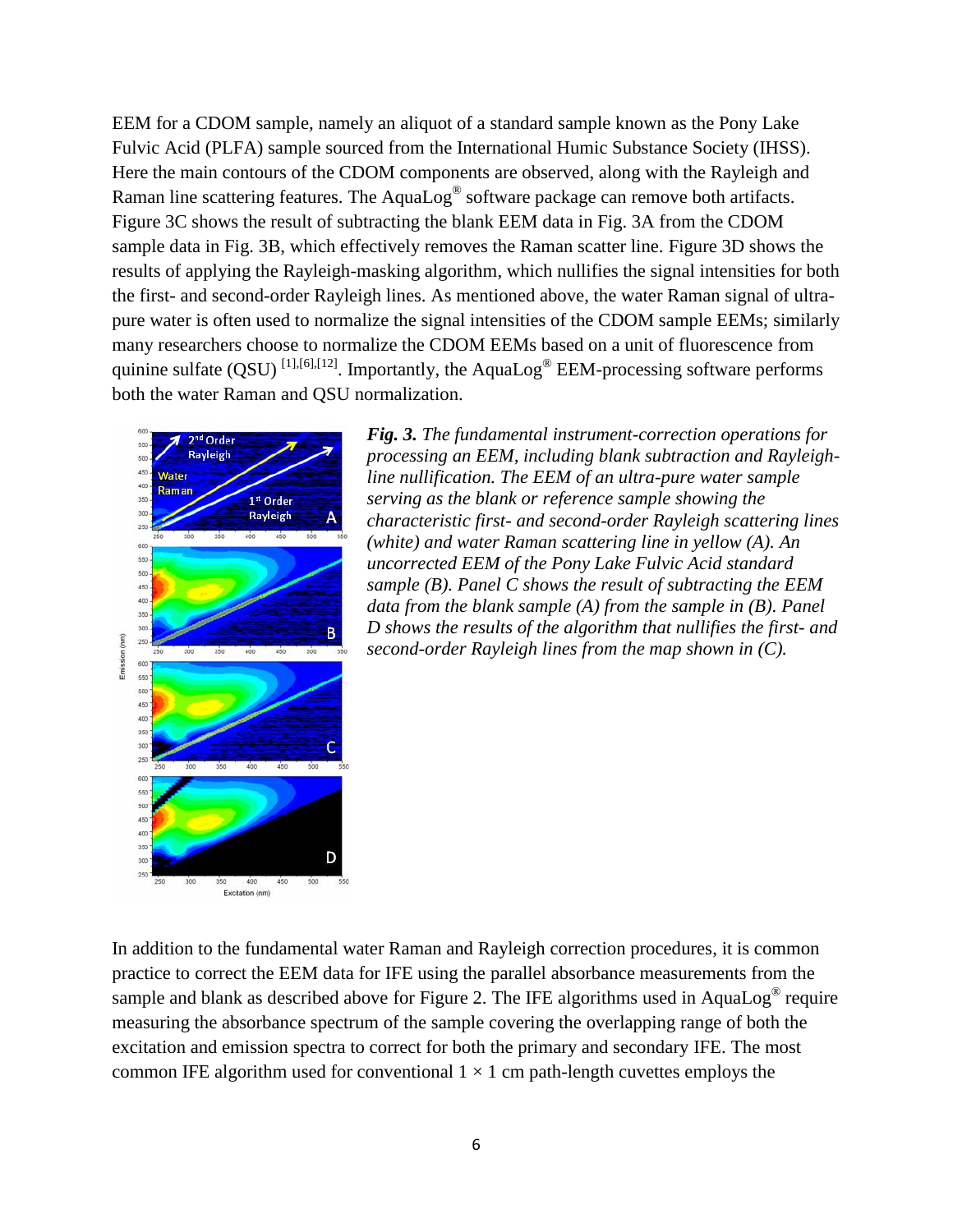following simple equation applied to each excitation-emission wavelength coordinate of the  $\text{EEM}$   $^{[11]}$ :

$$
F_{\text{ideal}} = F_{\text{obs}}^{10^{\frac{\text{Abs}_{\text{Ex}} + \text{Abs}_{\text{Em}}}{2}}}
$$

where  $F_{\text{ideal}}$  is the ideal fluorescence-signal spectrum expected in the absence of IFE,  $F_{\text{obs}}$  is the observed fluorescence signal, and  $\text{Abs}_{Ex}$  and  $\text{Abs}_{Em}$  are the measured absorbance values at the respective excitation and emission wavelength-coordinates of the EEM. A number of advanced algorithms described in the literature can also account for variations of the optical geometrical parameters of the cuvette path-length, beam- or slit-width, and positioning/shifting of the cuvette relative to the excitation and emission beam paths  $^{[10]-[13]}$ .

Figures 4A and B show a comparison of EEMs collected using both a concentrated (Abs<sub>254 nm</sub>  $\approx$ 0.8) PLFA sample to one diluted with ultra-pure water (Abs<sub>254 nm</sub>  $\approx$  0.2) in Figures 4C and D. The absorbance value at 254 nm is an industry standard for evaluating the total CDOM concentration <sup>[8]</sup>. The EEMs on the left show the uncorrected  $(F_{obs})$  while the EEMs on the right show the IFE corrected ( $F_{\text{ideal}}$ ) for the corresponding samples. It is clear that for the uncorrected, higher-absorbing sample in Figure 4A that the spectral contours >300 nm on the excitation axis are stronger compared to the contours below 300 nm. This is because the IFE effects are strongest in the UV regions (below 300 nm) where the overlap of component excitation and emission spectra is largest. The IFE correction (Fig. 4B) clearly reconstitutes the same contours seen with the dilute sample (Fig. 4C) and the IFE correction had little effect on the dilute sample EEM in Figure 4D.



*Fig. 4. A comparison of the influence of the inner-filter-correction algorithm on EEMs of concentrated (top row) and dilute (bottom row) samples of the Pony Lake Fulvic Acid standard sample. The uncorrected EEMs are shown in panels A and C; the corrected maps are shown in B and D, respectively.*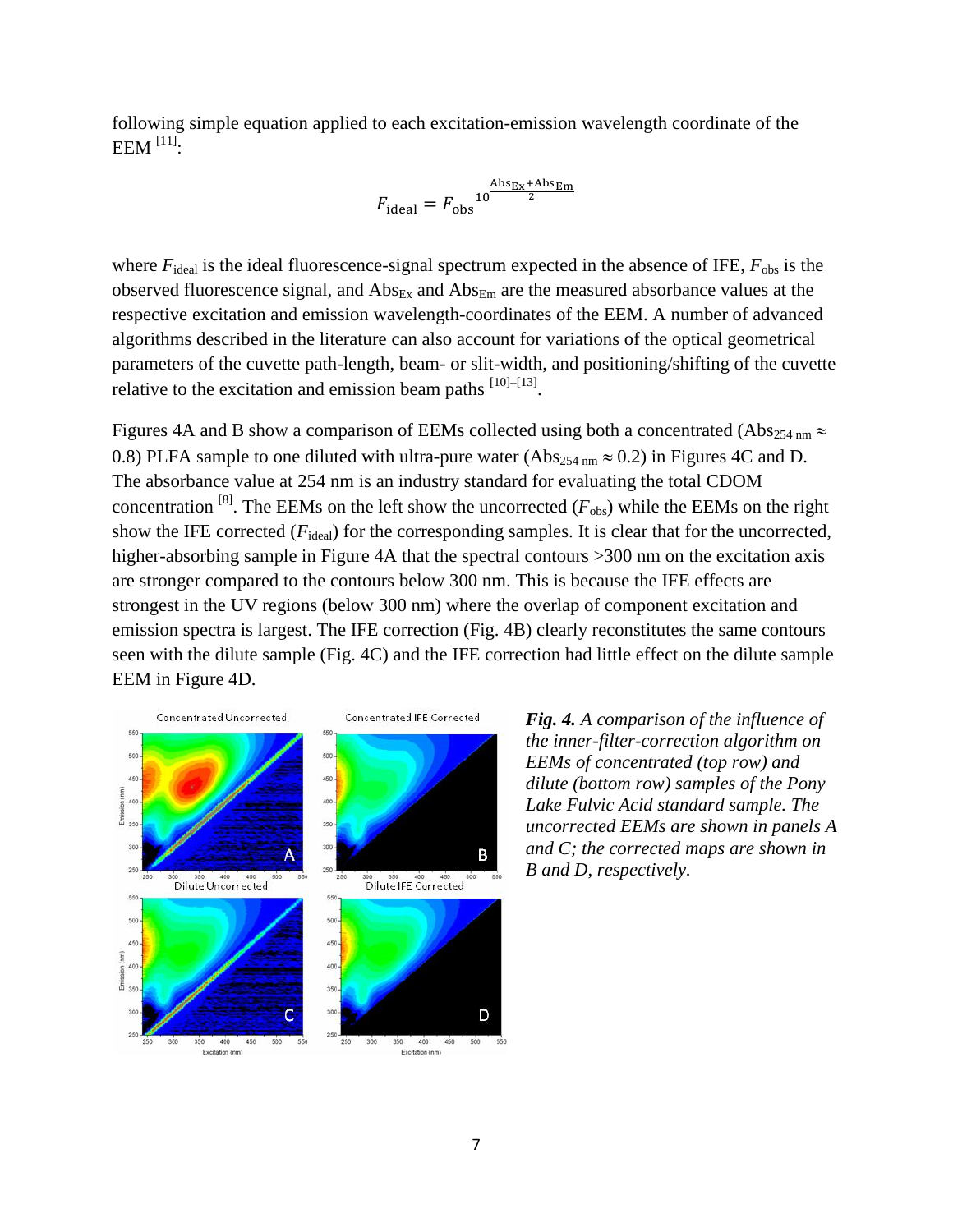Likewise, Figure 5 shows in more detail the influence of the IFE corrections by comparing the absorbance spectra and the integrated excitation spectra of the PLFA EEM-data samples from a dilution series. Figure 5A shows the absorbance spectra for the PLFA dilution series which are particularly featureless with a quasi-exponential decrease from the UV to visible regions. Figure 5B shows the plot of the absorbance values at 254 nm from Figure 5A versus the dilution factor used in the experiment. The data in Figure 5B exhibit a highly significant linear trend up to the peak absorbance near Abs  $\approx 0.8$ . Figure 5C shows that the  $F_{obs}$  for the integrated excitation spectra indicates there is a strong reduction in the intensity below 400 nm. Figure 5D presents no correlation between the absorbance values at 254 nm (x-axis) and the excitation intensity values at 254 nm (*y*-axis) beyond Abs  $\approx 0.2$  due to the increasing IFE. However, as shown in Figure 5E, when the IFE is corrected as described above, the excitation spectral intensity is recovered, closely paralleling the absorbance spectra (Fig. 5A) for the all samples. The highly significant linear relationship between the excitation intensity at 254 nm and the absorbance at 254 nm shown in Figure 5F confirms the validity of the IFE correction and its value for concentrated CDOM analysis, allowing comparison to dilute sample spectra.



*Fig. 5. Comparison of the concentration-dependence of the absorbance spectra (A and B) and the excitation spectra of the Pony Lake Fulvic Acid sample before (C and D) and after (E and F) inner-filter correction. The samples were diluted from full strength to 100-fold as indicated in the legends. Plots of the absorbance versus wavelength are in A; B shows the linear relationship*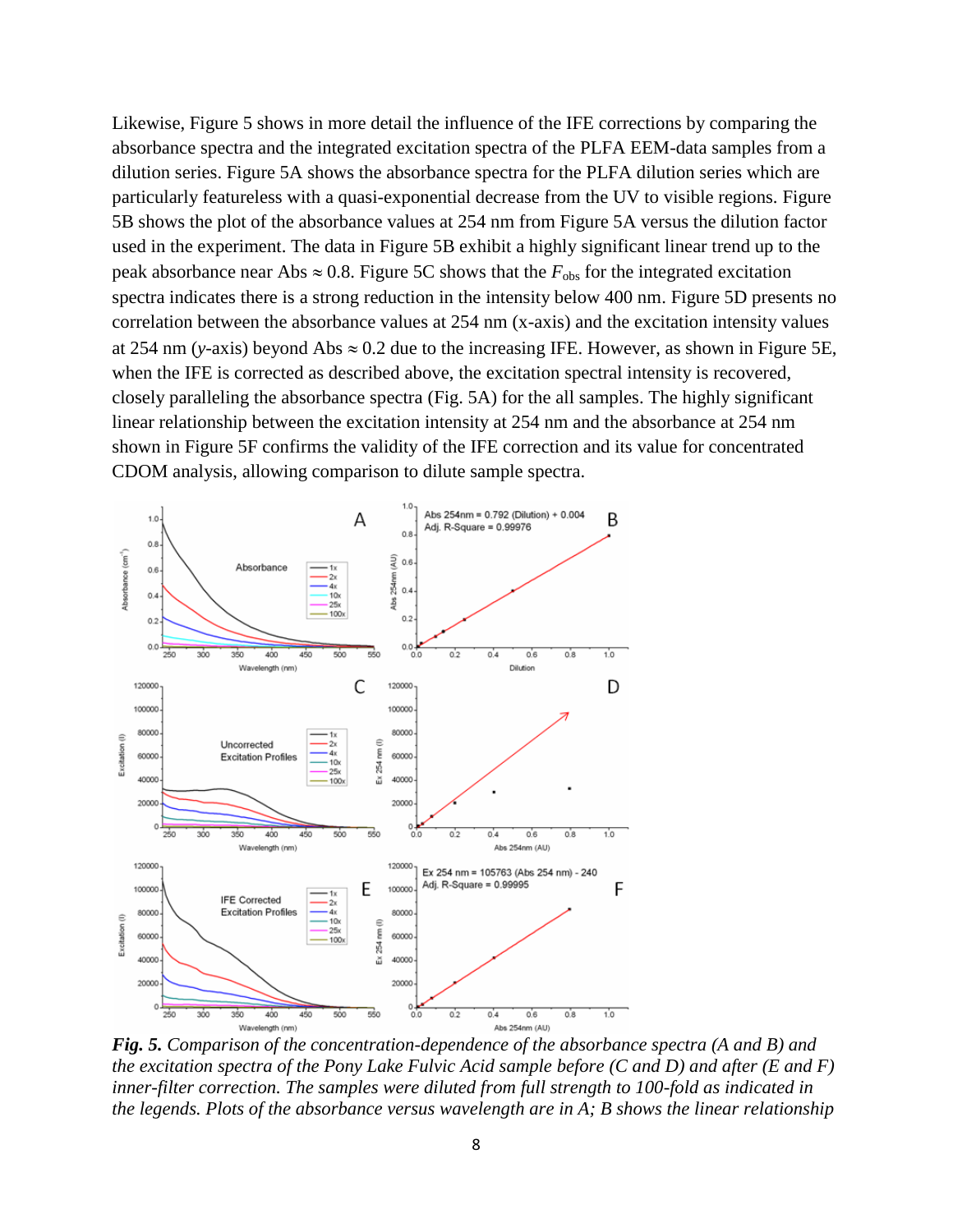*of the absorbance at 254 nm and the dilution factor. Plots of the excitation spectra representing the integral of the excitation axis are shown in C versus wavelength. Panel D shows plots of the absorbance value at 254 nm against the* λ*excitation intensity at 254 nm; the red arrow illustrates the nonlinear region when Abs > 0.2. Panel E shows plots of the excitation spectra from (C) after inner-filter correction, while (D) shows the plot of the linear relationship between the excitation intensity at 254 nm and the absorbance at 254 nm.*

### **Spectral Analysis and Component Identification: Conventional Nonlinear Least-Squares and Multivariate Approaches**

As required by the CDOM research community, the concerted application of the instrumental spectral corrections, Rayleigh-line masking, water-Raman subtraction, Raman or QSU normalization and IFE correction are readily enabled by the EEM-processing tools in our AquaLog<sup>®</sup> software. As mentioned above, the purpose of the spectral corrections and EEMprocessing is to make the identification and quantification easier of the CDOM components that are usually based on a reference-component library. Here we focus attention on a popular and promising library-based multivariate technique for CDOM analysis, namely, PARAFAC, which has been documented extensively by researchers including many using HORIBA's fluorescence instruments  $^{[1],[3]\text{-}[5]}$ . Importantly the AquaLog® software offers direct access to a MatLab® console for purposes of processing data using the PARAFAC tools in N-way Toolbox, a publicdomain package especially developed for CDOM analysis <sup>[4]</sup>. The modeling advantages of PARAFAC center on its ability to simultaneously evaluate the EEM data as a matrix, and to envelop multiple (often hundreds) of EEMs simultaneously for increased statistical significance  $^{[3]-[5]}$ . PARAFAC has been successful at identifying a wide range of CDOM components including humic and fulvic acids, tryptophan- and tyrosine-like substances, quinones, several polycyclic aromatic hydrocarbons, and distinguishing microbial, marine and terrestrial CDOM sources. More importantly, PARAFAC has been used to diagnose trends in CDOM components as a function of several key chemical and physical parameters, including water-recycling-plant treatment stages, sewage dispersion, stream flow, and ocean and estuarial currents, among many others <sup>[6]</sup>. Indeed, as discussed below, the application of PARAFAC has been proposed as a standard modeling technique for a variety of water-quality applications  $^{[1], [14]}$ .

### **Conclusion: The Future of Water-Quality Analysis Applications and Standardization by the International CDOM Community**

Several key publications and international standards documents have recently been published regarding fluorescence-instrument calibration and correction, including EEM data, as well as those focusing on interlaboratory comparisons of CDOM EEM applications. Three recent publications from NIST researchers have particular significance for EEM correction, including a reference to the recently released ASTM standard guide (E2719) for fluorescence calibration and correction<sup>[9]</sup>, a reference to CDOM EEMs and all aspects of instrument and IFE correction,<sup>[2]</sup> and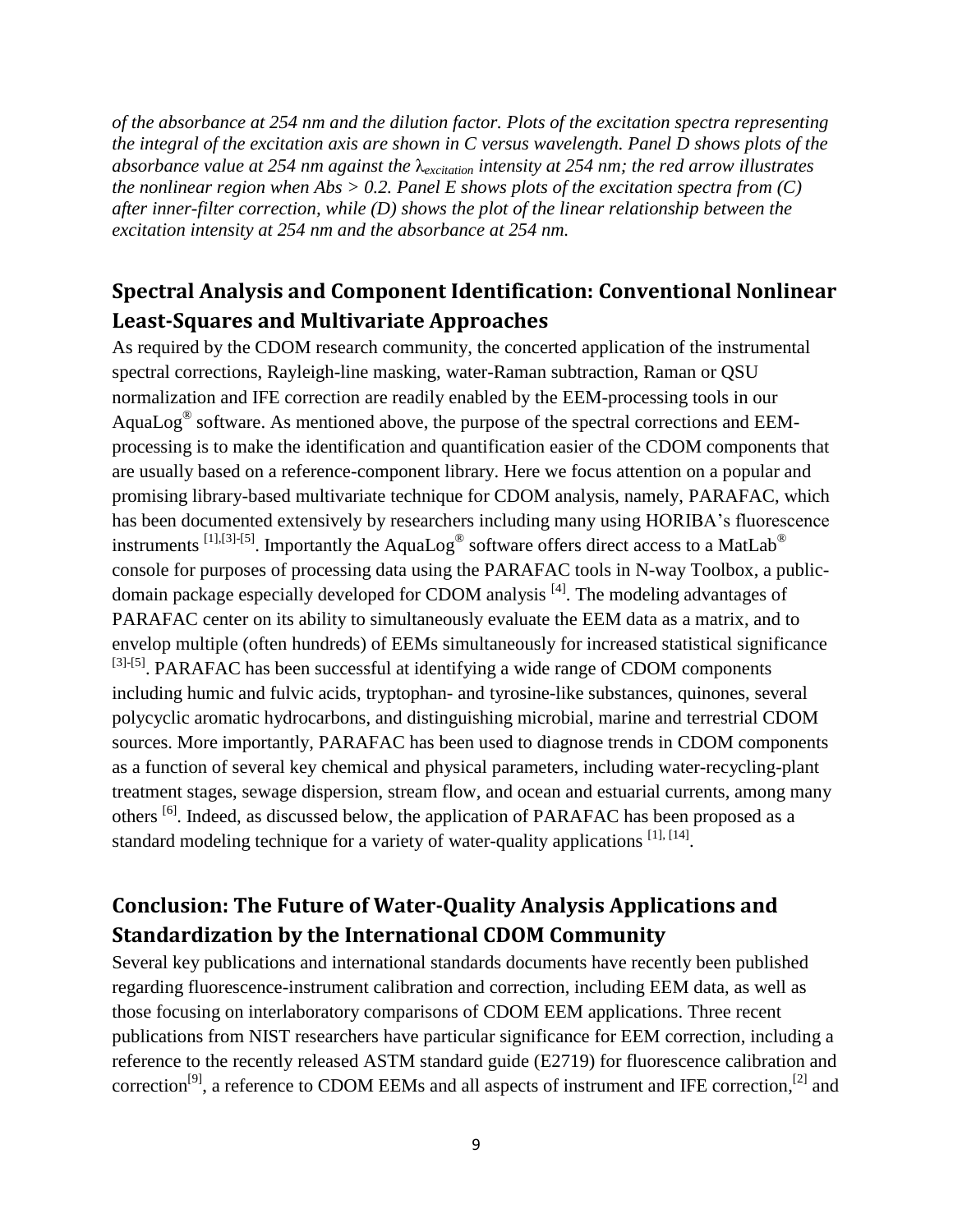a reference to the validation of the Fluorolog<sup>®</sup> as the true accurate fluorometer for its use in generating and validating a series of Standard Reference Materials<sup>[7]</sup>. Furthermore, a recent paper has been accepted outlining the results of a major international interlaboratory comparison for CDOM IHSS standard samples; this study was headed by researchers and the United States Geological Survey (USGS), and was the focused outcome of a recent 2008 Chapman conference sponsored by the American Geophysical Union<sup>[8]</sup>. In terms of potential applications of CDOM analysis two reviews of the literature exist of note, including one paper explaining the potential of CDOM for monitoring all stages of water-recycling<sup>[14]</sup>, and another focusing on analysis of natural and wastewater sources<sup>[1]</sup>.

It is clear that fluorescence analysis of CDOM and the use of EEMs will play a central role in water-quality analysis in academic and government research, as well as for various municipal and industrial monitoring applications. HORIBA presently enjoys the recognition of the industry as the leader in both hardware and software for this application. It is our goal to continue to design instrumentation and software and to promote standardization and regulations that will increase the potential for fluorescence as a water-quality analysis tool, and thus help researchers trying to understand, prevent, and treat the consequences of CDOM contamination of our water—one of our most critical resources.

#### **References**

[1] Hudson, *et al.* (2007) Fluorescence analysis of dissolved organic matter in natural, waste and polluted waters-A Review. *River. Res. Applic.* **23**: 631–649.

[2] Holbrook, *et al.* (2006) Excitation–emission matrix fluorescence spectroscopy for natural organic matter characterization: A quantitative evaluation of calibration and spectral correction procedures. *Appl. Spectroscopy* **60** (7), 791.

[3] Stedmon, C. A., S. Markager, and R. Bro. (2003) Tracing dissolved organic matter in aquatic environments using a new approach to fluorescence spectroscopy. *Mar. Chem.* **82**:239–254.

[4] Stedmon, C. A., S. Markager, and R. Bro. (2008) Characterizing dissolved organic matter fluorescence with parallel factor analysis: a tutorial. *Limnol. Oceanogr.: Methods* **6**:572–579.

[5] Cory, R. M., and D. M. McKnight (2005) Fluorescence spectroscopy reveals ubiquitous presence of oxidized and reduced quinones in dissolved organic matter. *Environ. Sci.Technol.* **39**:8142-8149.

[6] Cory, *et al.* (2010) Effect of instrument-specific response on the analysis of fulvic acid fluorescence spectra. *Limnol. Oceanogr.: Methods* **8**, 67–78.

[7] DeRose, *et al.* (2007) Qualification of a fluorescence spectrometer for measuring true fluorescence spectra. *Rev. Sci. Instr.* **78**, 033107.